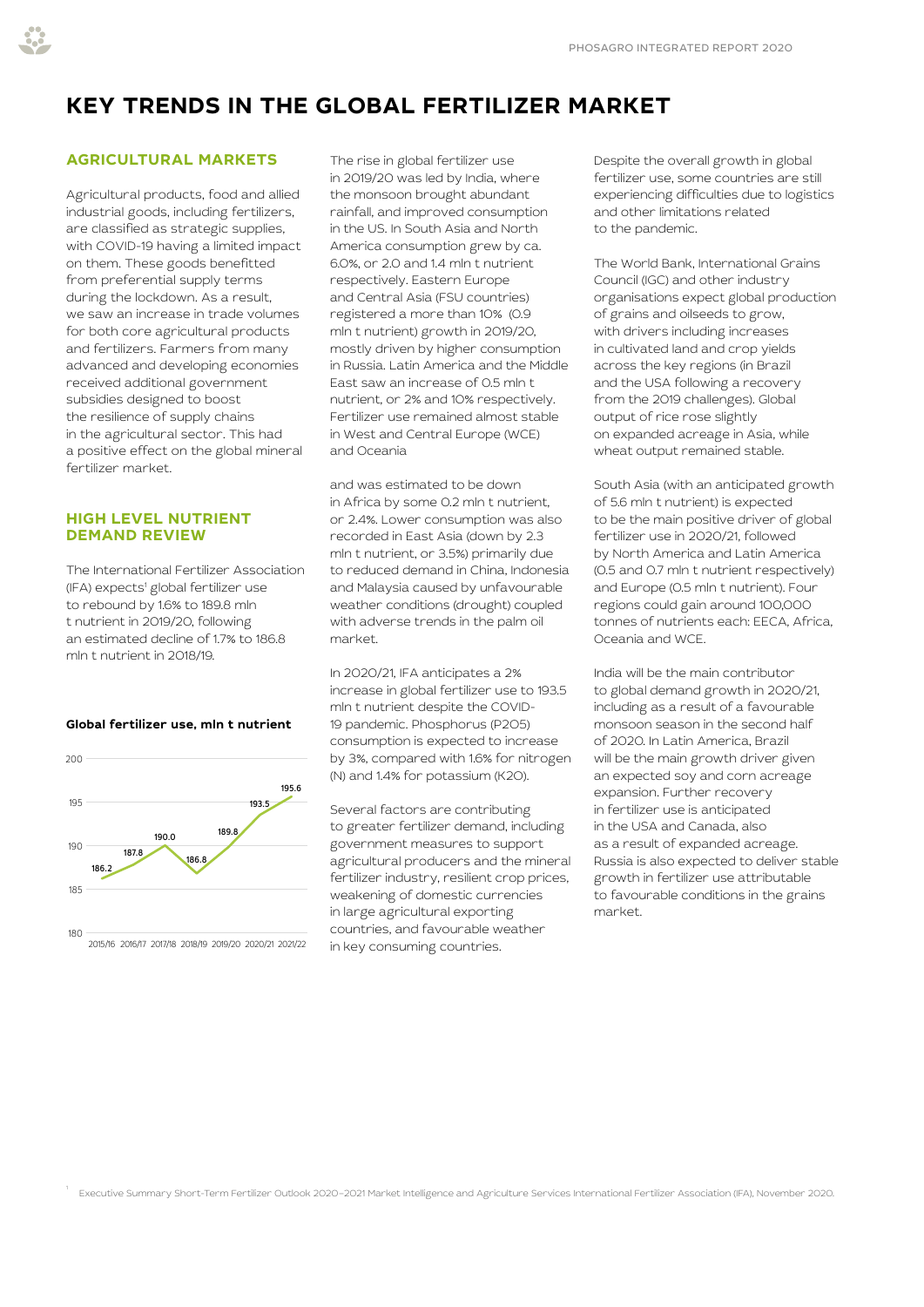#### **Global fertilizer demand, mln t nutrient**

| <b>Nutrient</b>              | 2019/20 | 2020/21 | 2019/2020, % | 2020/2021, % |
|------------------------------|---------|---------|--------------|--------------|
| Nitrogen (N)                 | 106.7   | 108.4   | 2.8          | 1.6          |
| Phosphate $(P_2O_6)$         | 47.1    | 48.6    | 2.6          | 3.2          |
| Potassium (K <sub>2</sub> O) | 36.1    | 36.6    | (2.7)        | 1.4          |
| <b>Total</b>                 | 189.9   | 193.6   | 1.7          | 1.9          |

## **Fertilizer consumption trends by region in 2019–2021, mln t nutrient**





#### $\mathsf{a}$  or  $\mathsf{a}$ 0.102 0.070 Oceania Middle East Africa Eastern Europe and Central Asia North America Western and Central Europe Latin America East Asia South Asia  $0.122$  $0.472$  $0.533$  $0.684$ 1.520 5.565

# **HIGH LEVEL NUTRIENT SUPPLY REVIEW**

World fertilizer supply in 2020 remained relatively resilient globally. Despite uncertainties and new challenges related to the COVID-19 pandemic, global supply of ammonia, urea, MAP and potassium fertilizers was on a steady growth path, while both DAP and TSP production declined slightly.

Temporary shutdowns or closures of plants in the nitrogen and potassium market segments were balanced by the start-up of new facilities / ramp-ups. As for phosphate products, capacities remained almost unchanged compared with 2019. The key factors affecting the supply of fertilizers in 2020 included natural gas price volatility, notably in Europe, higher inflation, FX rate fluctuations, and new trade defence measures. In June 2020, US-based Mosaic

filed petitions with the country's Department of Commerce and International Trade Commission for countervailing duty investigations to determine whether producers of phosphate fertilizers in Morocco and Russia were receiving subsidies. In November 2020, the US Department of Commerce issued preliminary determinations on phosphate fertilizer imports, with rates ranging from 17% to 75% depending on the producer from Morocco or Russia. The investigations are expected to end with a final decision on the rates in Q2 2021.

According to IFA<sup>1</sup>, despite the uncertainties associated with the COVID-19 pandemic, the output of raw materials demonstrated moderate growth. Estimates show that global output of ammonia, phosphate rock and primary potash was up by 1% each.

In 2020, global supply of the key nutrients – nitrogen, phosphate and potassium – was estimated at 253 mln t nutrient, up 0.7% yearon-year. Fertilizer demand (79% of total demand) was estimated at 191.4 mln t nutrient, up 2.2% year-on-year. Net industrial uses, non-allocated tonnages and distribution losses totalled 51.7 mln t nutrient.

Production capacities showed mixed performance in the key segments, remaining almost flat in phosphoric acid and increasing in ammonia and potassium. Overall global net capacity growth in the three segments was 5.4 mln t nutrients.

1 Executive Summary Short-Term Fertilizer Outlook 2020–2021 Market Intelligence and Agriculture Services International Fertilizer Association (IFA), November 2020.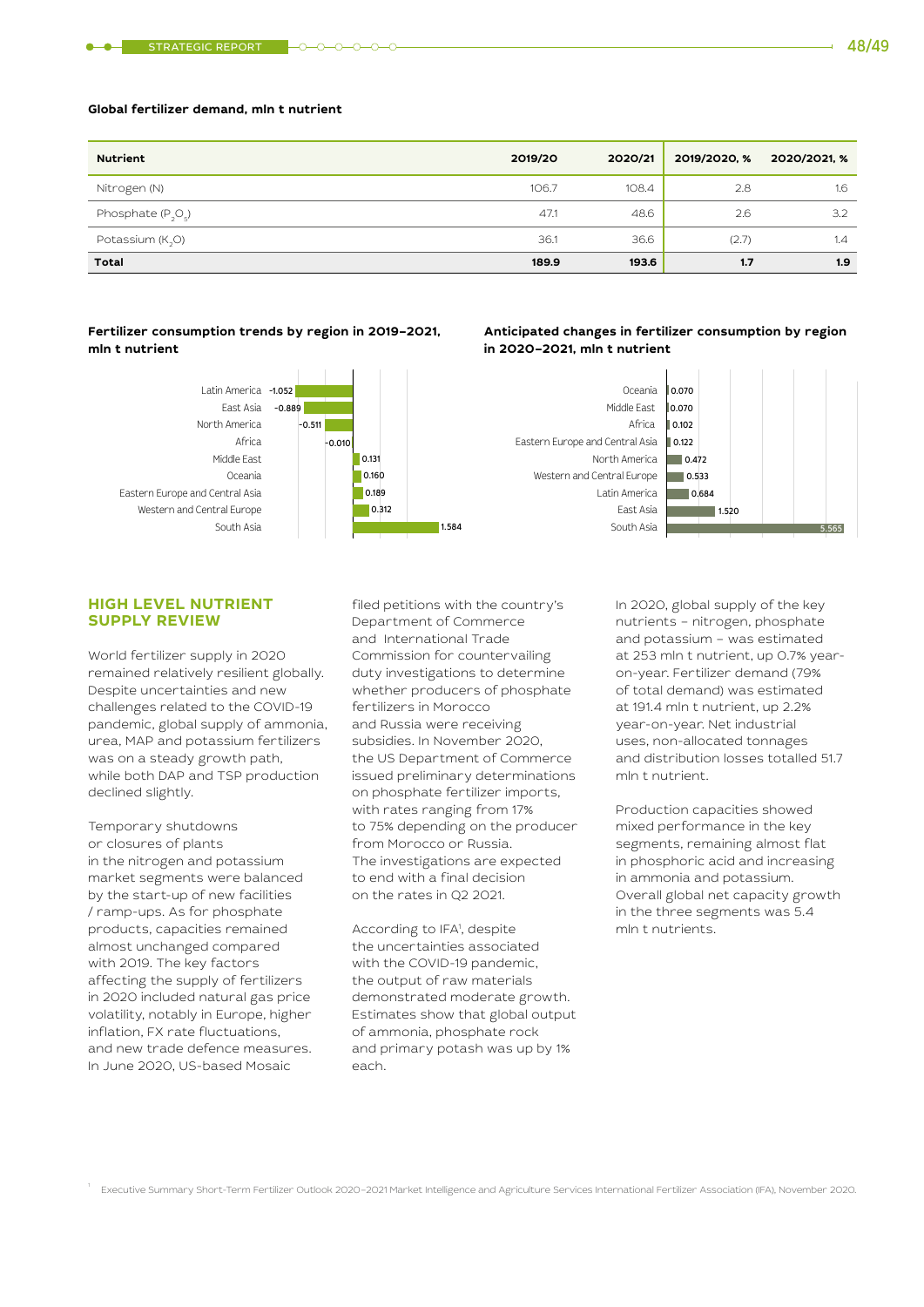# **PHOSPHATE ROCK AND PHOSPHATE-BASED FERTILIZER MARKET**

#### **Phosphate rock**

According to IFA's preliminary estimates, global production of phosphate rock in 2020 rose slightly, by 1% year-on-year, to 207.7 mln t following two years of contraction.

Exports of phosphate rock remained steady at around 30 mln t, with Morocco remaining the world's largest exporter (one-third of total exports). Jordan and other North African countries accounted for 18% and 14% of global exports respectively. The largest importers of phosphate rock were India (25%), Europe (23%) and Latin America (15%). Phosphate rock prices were growing gradually throughout 2020 amid favourable trends in phosphatebased fertilizer markets.

## **Phosphate-based fertilizers**

According to preliminary estimates, global production of the main types of phosphate-based fertilizers (DAP/ MAP) grew by 3% in 2020 to 64 mln t in real terms. MAP output increased by ca. 5% driven by higher production in Russia, Brazil, Morocco and the US, while DAP output grew by 2%, in particular as a result of reduced production in China and India caused by COVID-19 related restrictions.

Global trade in DAP/MAP in 2020 was 31.3 mln t vs 30.1 mln t in 2019. Imports of DAP/MAP to Latin America and South Asia (India) grew strongly, whereas supplies to the US shrank due to, among other things, the investigation opened to determine whether producers from Morocco and Russia, the key suppliers of phosphatebased fertilizers globally, were receiving subsidies. Exports of DAP from China declined in 2020 on the back of lower production/ exports amid COVID-19 restrictions.

Global prices for the main types of phosphate-based fertilizers were mostly growing in 2020 supported by favourable conditions in the core agricultural product markets

and high affordability of fertilizers as a result. Besides, the key markets enjoyed favourable weather conditions, which also contributed to higher seasonal demand in India, Brazil and the US. As DAP/MAP exports from China and the US reduced in favour of domestic supplies, this served as an additional driver of higher global prices.

# **AMMONIA AND UREA MARKET**

#### **Ammonia**

According to preliminary estimates, global ammonia production in 2020 expanded by 1.1% to 179.4 mln t, with Russia, the USA and Saudi Arabia among the main growth contributors. At the same time, ammonia production contracted in Latin America (with amplified idle capacity in Brazil, disruptions in natural gas supplies in Venezuela, and one of the plants shut down in Trinidad) and South Asia (due to disruptions in commodity supplies and fallout from COVID-19 in Bangladesh and India). Despite the closure of production capacities in Kuwait and trade sanctions imposed on Iranian products still



#### Phosphate rock prices, USD/t, FOB Morocco (32% P<sub>2</sub>O<sub>5</sub>) DAP/MAP prices, USD/t, FOB Baltic



January February March April May June July August September October November December

January February March April May June July August September October November December